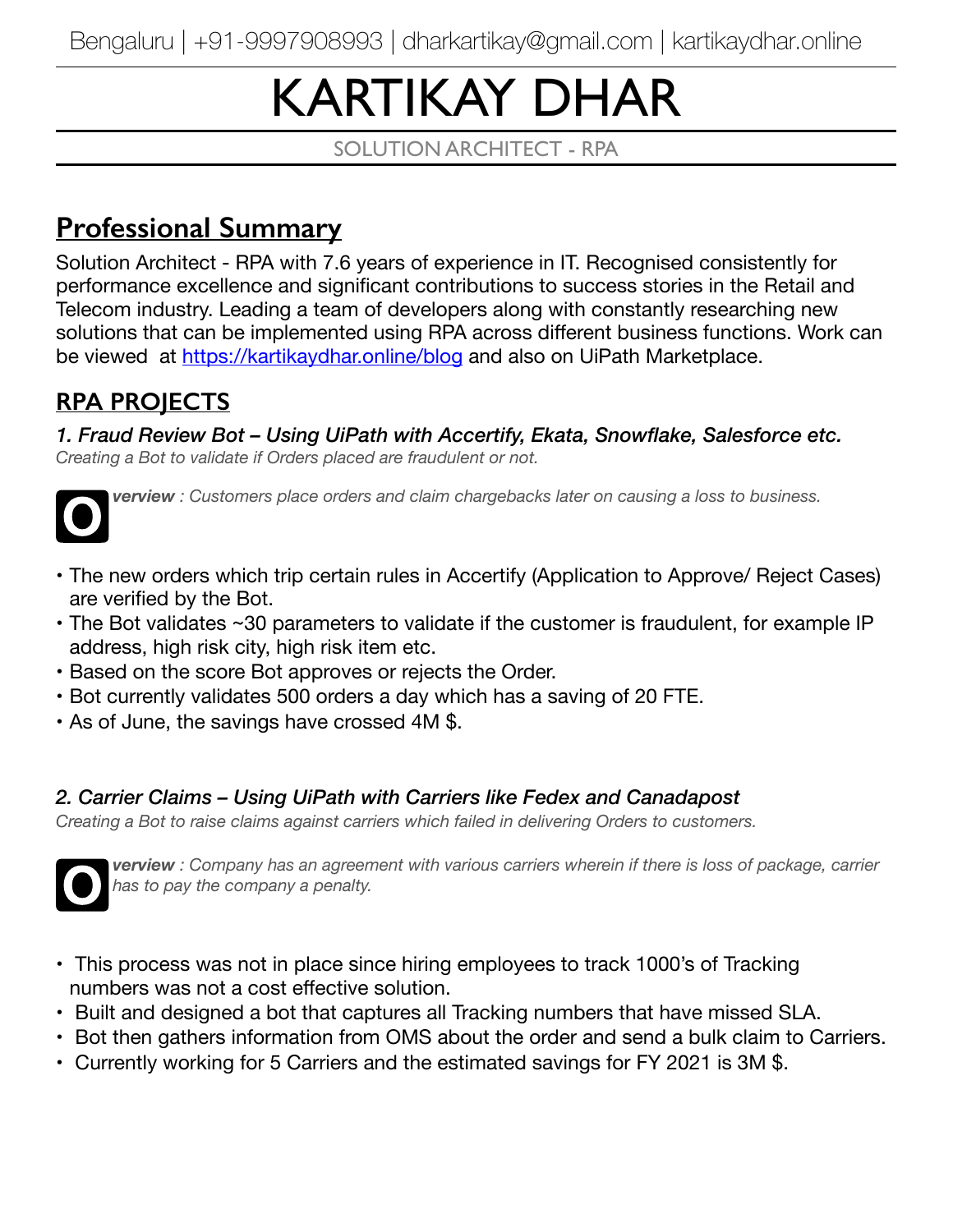*3. Validating Executive Reports – Using UiPath with Microstrategy, ESP and Snowflake. Creating a Bot to validate Executive Reports.* 



**verview** : Every day Microstrategy sends out reports to CXO's with critical information about a day's sales and demands. Due to many predecessor jobs that have to run before the report, there were a few cases where report *sales and demands. Due to many predecessor jobs that have to run before the report, there were a few cases where reports had issues with data. This was a very critical and high visibility project.* 

- Built and Designed a workflow which works with Microstrategy API's, ESP and Snowflake to hold reports and validate them before sending to CXO's.
- Reduced the # of P1's raised to zero since moving to production.
- Highly appreciated by Leadership including the CDO.
- 4. **Other significant projects designed** (Not Exhaustive):
	- 4.1 Vendor Image Verification : Penalise Vendors for missing SLA's.
	- 4.2 Meta Renaming : Renaming Images to standardise Images name for website.
	- 4.3 Creating Returns : Working with DC Team to create Returns in IBM Sterling(OMS).

## **WORK EXPERIENCE**

#### *1.Hudson's Bay Company – Bengaluru Sept, 2020 – Present*

 *Solution Architect – Retail Domain* 

- Working closely with Business across Merchandising, Finance, D&L, HR and DRM Teams to build robust RPA Solutions.
- Successfully moved 20+ projects to production.
- Responsible for building solutions that have saved the company close to 20M \$(In less than 2 Years).
- Leading a team of 10+ Developers and helping them manage their projects effectively.
- Well experienced with UiPath Orchestrator.
- Automation Anywhere Certified Advance RPA Professional.(v11)
- Working knowledge of Automation 360
- Working with Application owners, Security and Infra team to build comprehensive SDD's including DFD and PFD.
- Good understanding of handling UiPath deployments in Azure.
- Helped in Setting up the RACI process for RPA with Project Managers.
- Working closely with Business to re-engineer their processes for a better experience.
- Created multiple POC's that involve Snowflake, Sterling, SFCC, MicroStrategy, Google Cloud vision, Salesforce, Cheetah Mail etc.
- Certified Scrum Master(**CSM**).